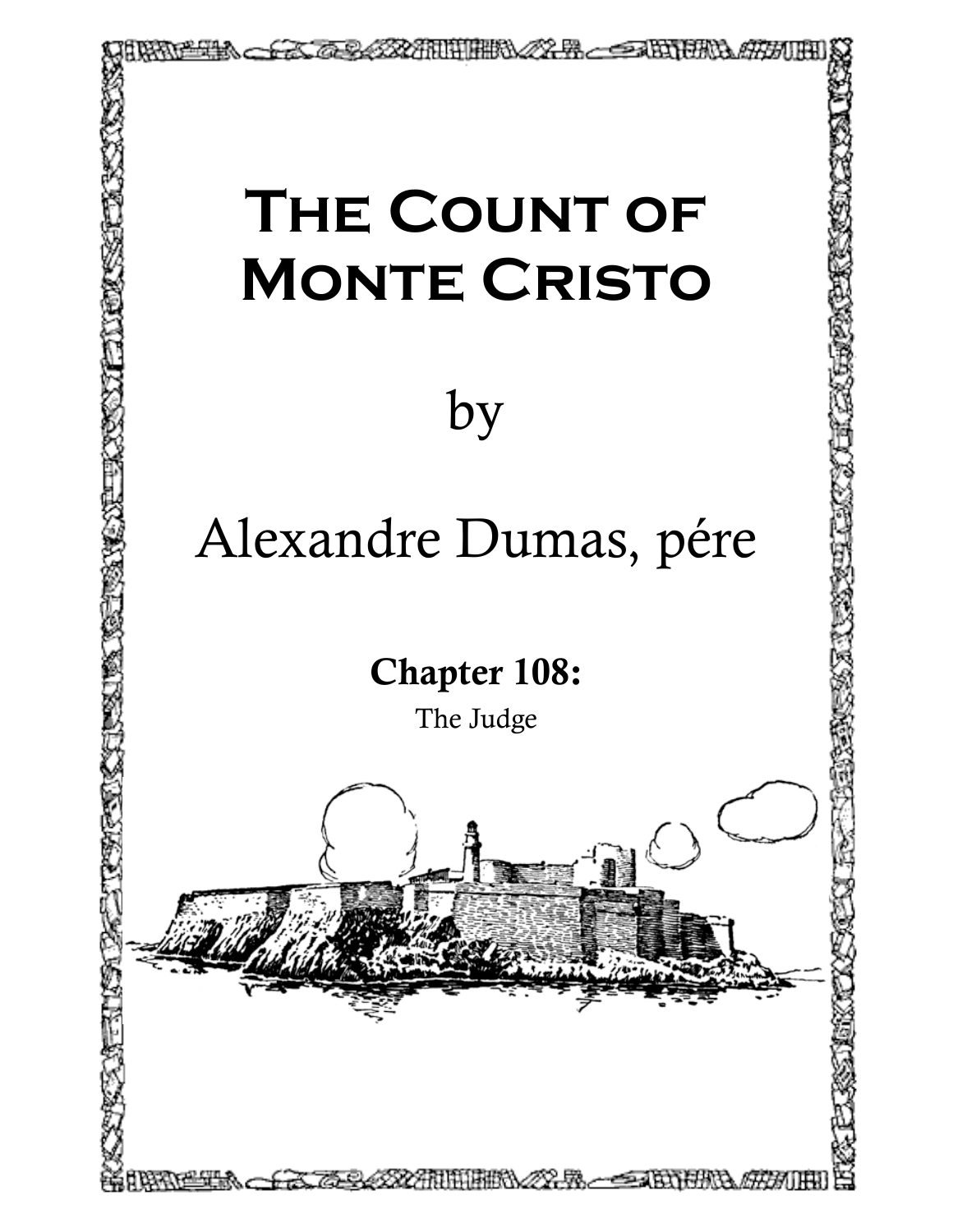We remember that the Abbe Busoni remained alone with Noirtier in the chamber of death, and that the old man and the priest were the sole guardians of the young girl's body. Perhaps it was the Christian exhortations of the abbe, perhaps his kind charity, perhaps his persuasive words, which had restored the courage of Noirtier, for ever since he had conversed with the priest his violent despair had yielded to a calm resignation which surprised all who knew his excessive affection for Valentine. M. de Villefort had not seen his father since the morning of the death. The whole establishment had been changed; another valet was engaged for himself, a new servant for Noirtier, two women had entered Madame de Villefort's service,—in fact, everywhere, to the concierge and coachmen, new faces were presented to the different masters of the house, thus widening the division which had always existed between the members of the same family.

The assizes, also, were about to begin, and Villefort, shut up in his room, exerted himself with feverish anxiety in drawing up the case against the murderer of Caderousse. This affair, like all those in which the Count of Monte Cristo had interfered, caused a great sensation in Paris. The proofs were certainly not convincing, since they rested upon a few words written by an escaped galley–slave on his death–bed, and who might have been actuated by hatred or revenge in accusing his companion. But the mind of the procureur was made up; he felt assured that Benedetto was guilty, and he hoped by his skill in conducting this aggravated case to flatter his self–love, which was about the only vulnerable point left in his frozen heart.

The case was therefore prepared owing to the incessant labor of Villefort, who wished it to be the first on the list in the coming assizes. He had been obliged to seclude himself more than ever, to evade the enormous number of applications presented to him for the purpose of obtaining tickets of admission to the court on the day of trial. And then so short a time had elapsed since the death of poor Valentine, and the gloom which overshadowed the house was so recent, that no one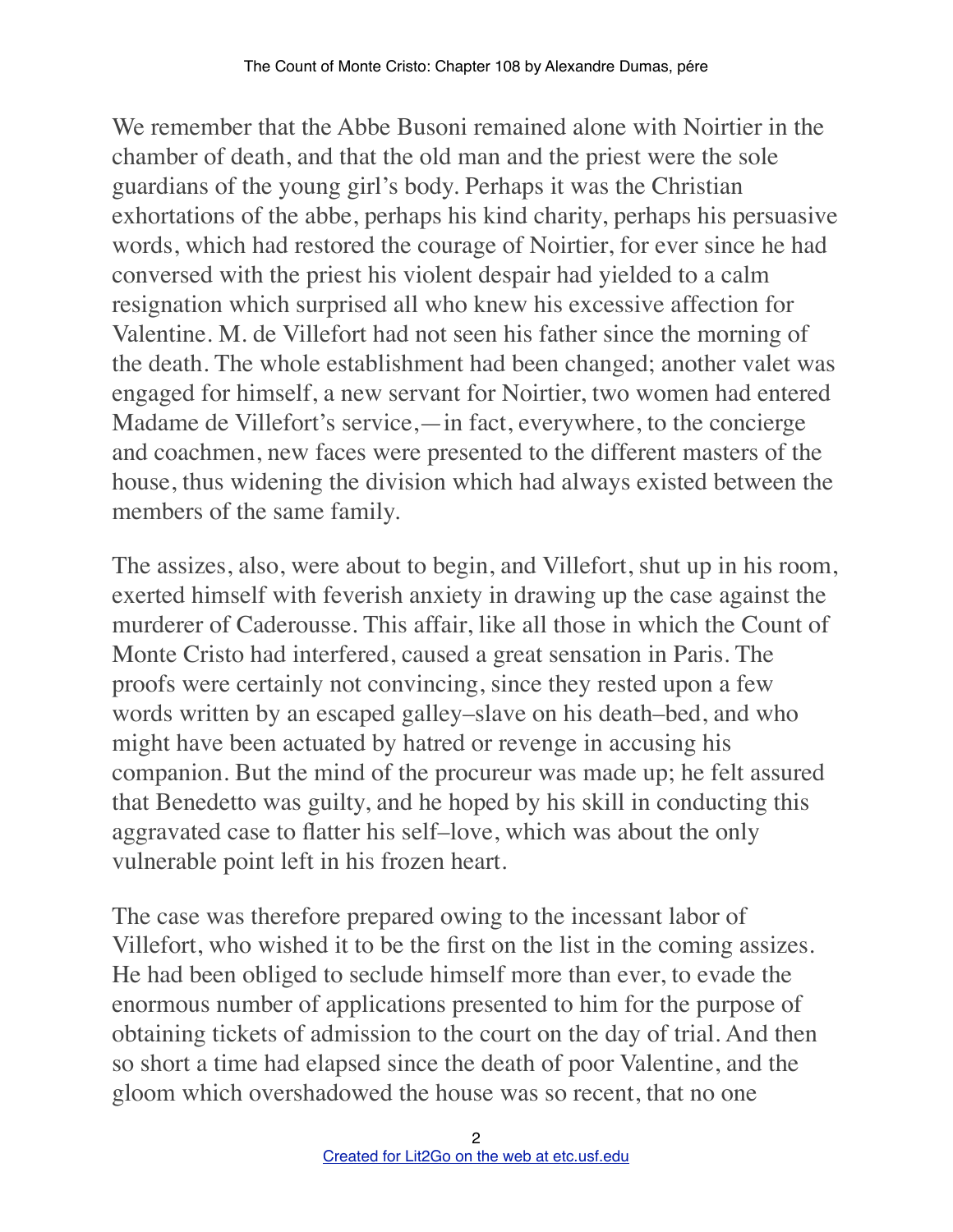wondered to see the father so absorbed in his professional duties, which were the only means he had of dissipating his grief.

Once only had Villefort seen his father; it was the day after that upon which Bertuccio had paid his second visit to Benedetto, when the latter was to learn his father's name. The magistrate, harassed and fatigued, had descended to the garden of his house, and in a gloomy mood, similar to that in which Tarquin lopped off the tallest poppies, he began knocking off with his cane the long and dying branches of the rose– trees, which, placed along the avenue, seemed like the spectres of the brilliant flowers which had bloomed in the past season. More than once he had reached that part of the garden where the famous boarded gate stood overlooking the deserted enclosure, always returning by the same path, to begin his walk again, at the same pace and with the same gesture, when he accidentally turned his eyes towards the house, whence he heard the noisy play of his son, who had returned from school to spend the Sunday and Monday with his mother. While doing so, he observed M. Noirtier at one of the open windows, where the old man had been placed that he might enjoy the last rays of the sun which yet yielded some heat, and was now shining upon the dying flowers and red leaves of the creeper which twined around the balcony.

The eye of the old man was riveted upon a spot which Villefort could scarcely distinguish. His glance was so full of hate, of ferocity, and savage impatience, that Villefort turned out of the path he had been pursuing, to see upon what person this dark look was directed. Then he saw beneath a thick clump of linden–trees, which were nearly divested of foliage, Madame de Villefort sitting with a book in her hand, the perusal of which she frequently interrupted to smile upon her son, or to throw back his elastic ball, which he obstinately threw from the drawing–room into the garden. Villefort became pale; he understood the old man's meaning. Noirtier continued to look at the same object, but suddenly his glance was transferred from the wife to the husband, and Villefort himself had to submit to the searching investigation of eyes,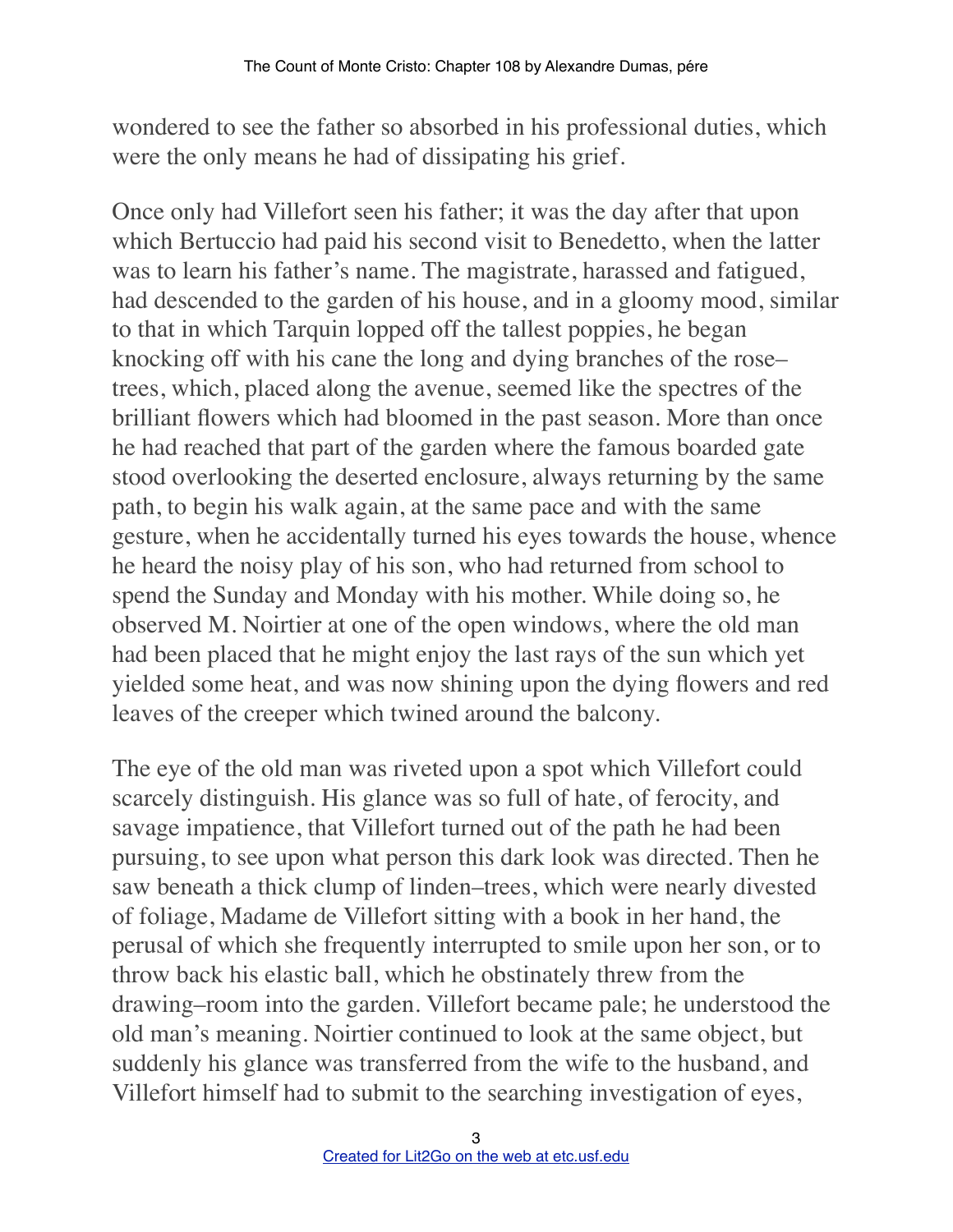which, while changing their direction and even their language, had lost none of their menacing expression. Madame de Villefort, unconscious of the passions that exhausted their fire over her head, at that moment held her son's ball, and was making signs to him to reclaim it with a kiss. Edward begged for a long while, the maternal kiss probably not offering sufficient recompense for the trouble he must take to obtain it; however at length he decided, leaped out of the window into a cluster of heliotropes and daisies, and ran to his mother, his forehead streaming with perspiration. Madame de Villefort wiped his forehead, pressed her lips upon it, and sent him back with the ball in one hand and some bonbons in the other.

Villefort, drawn by an irresistible attraction, like that of the bird to the serpent, walked towards the house. As he approached it, Noirtier's gaze followed him, and his eyes appeared of such a fiery brightness that Villefort felt them pierce to the depths of his heart. In that earnest look might be read a deep reproach, as well as a terrible menace. Then Noirtier raised his eyes to heaven, as though to remind his son of a forgotten oath. "It is well, sir," replied Villefort from below,—"it is well; have patience but one day longer; what I have said I will do." Noirtier seemed to be calmed by these words, and turned his eyes with indifference to the other side. Villefort violently unbuttoned his great– coat, which seemed to strangle him, and passing his livid hand across his forehead, entered his study.

The night was cold and still; the family had all retired to rest but Villefort, who alone remained up, and worked till five o'clock in the morning, reviewing the last interrogatories made the night before by the examining magistrates, compiling the depositions of the witnesses, and putting the finishing stroke to the deed of accusation, which was one of the most energetic and best conceived of any he had yet delivered.

The next day, Monday, was the first sitting of the assizes. The morning dawned dull and gloomy, and Villefort saw the dim gray light shine upon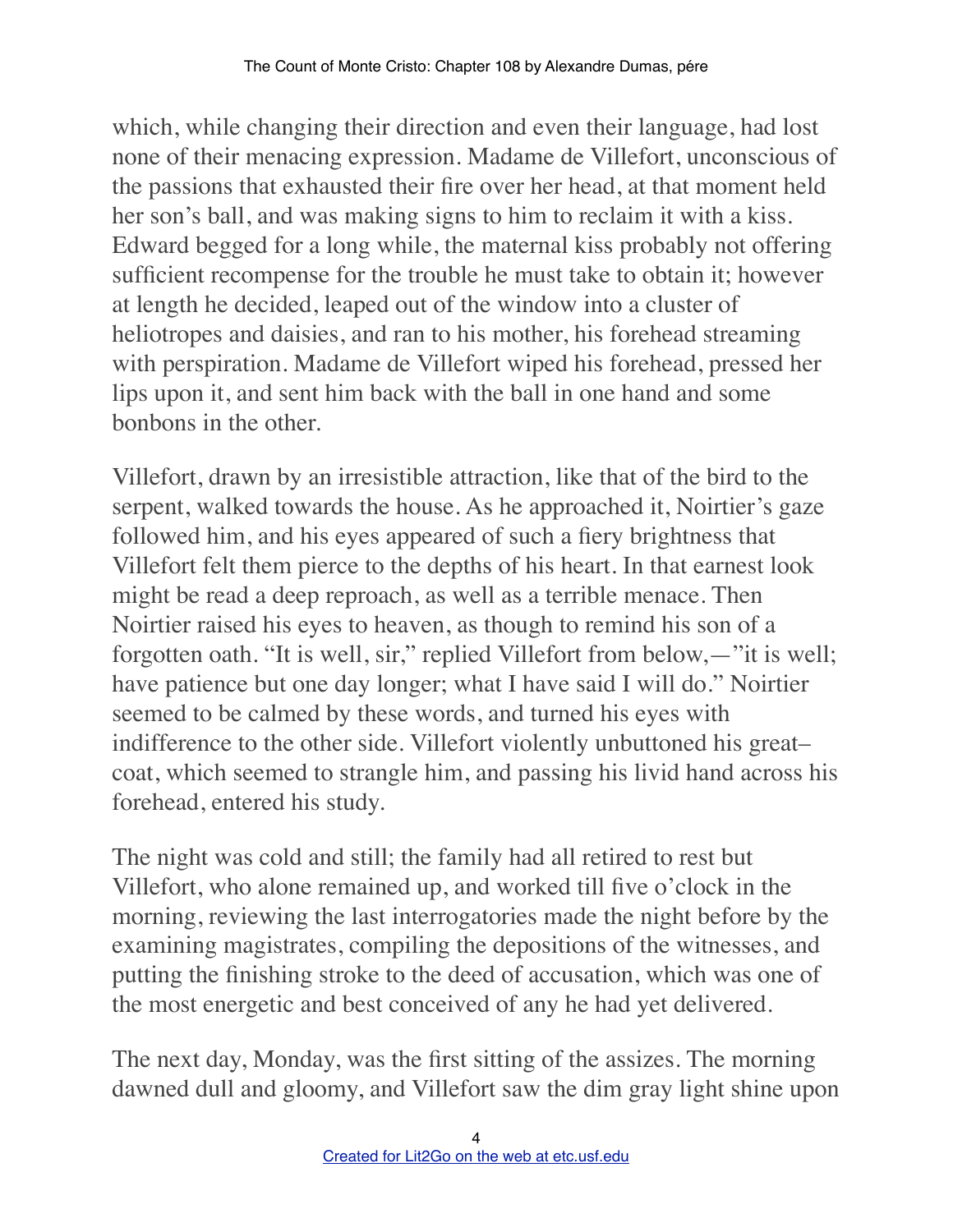the lines he had traced in red ink. The magistrate had slept for a short time while the lamp sent forth its final struggles; its flickerings awoke him, and he found his fingers as damp and purple as though they had been dipped in blood. He opened the window; a bright yellow streak crossed the sky, and seemed to divide in half the poplars, which stood out in black relief on the horizon. In the clover–fields beyond the chestnut–trees, a lark was mounting up to heaven, while pouring out her clear morning song. The damps of the dew bathed the head of Villefort, and refreshed his memory. "To–day," he said with an effort,—"to–day the man who holds the blade of justice must strike wherever there is guilt." Involuntarily his eyes wandered towards the window of Noirtier's room, where he had seen him the preceding night. The curtain was drawn, and yet the image of his father was so vivid to his mind that he addressed the closed window as though it had been open, and as if through the opening he had beheld the menacing old man. "Yes," he murmured,—"yes, be satisfied."

His head dropped upon his chest, and in this position he paced his study; then he threw himself, dressed as he was, upon a sofa, less to sleep than to rest his limbs, cramped with cold and study. By degrees every one awoke. Villefort, from his study, heard the successive noises which accompany the life of a house,—the opening and shutting of doors, the ringing of Madame de Villefort's bell, to summon the waiting–maid, mingled with the first shouts of the child, who rose full of the enjoyment of his age. Villefort also rang; his new valet brought him the papers, and with them a cup of chocolate.

"What are you bringing me?" said he.

"A cup of chocolate."

"I did not ask for it. Who has paid me this attention?"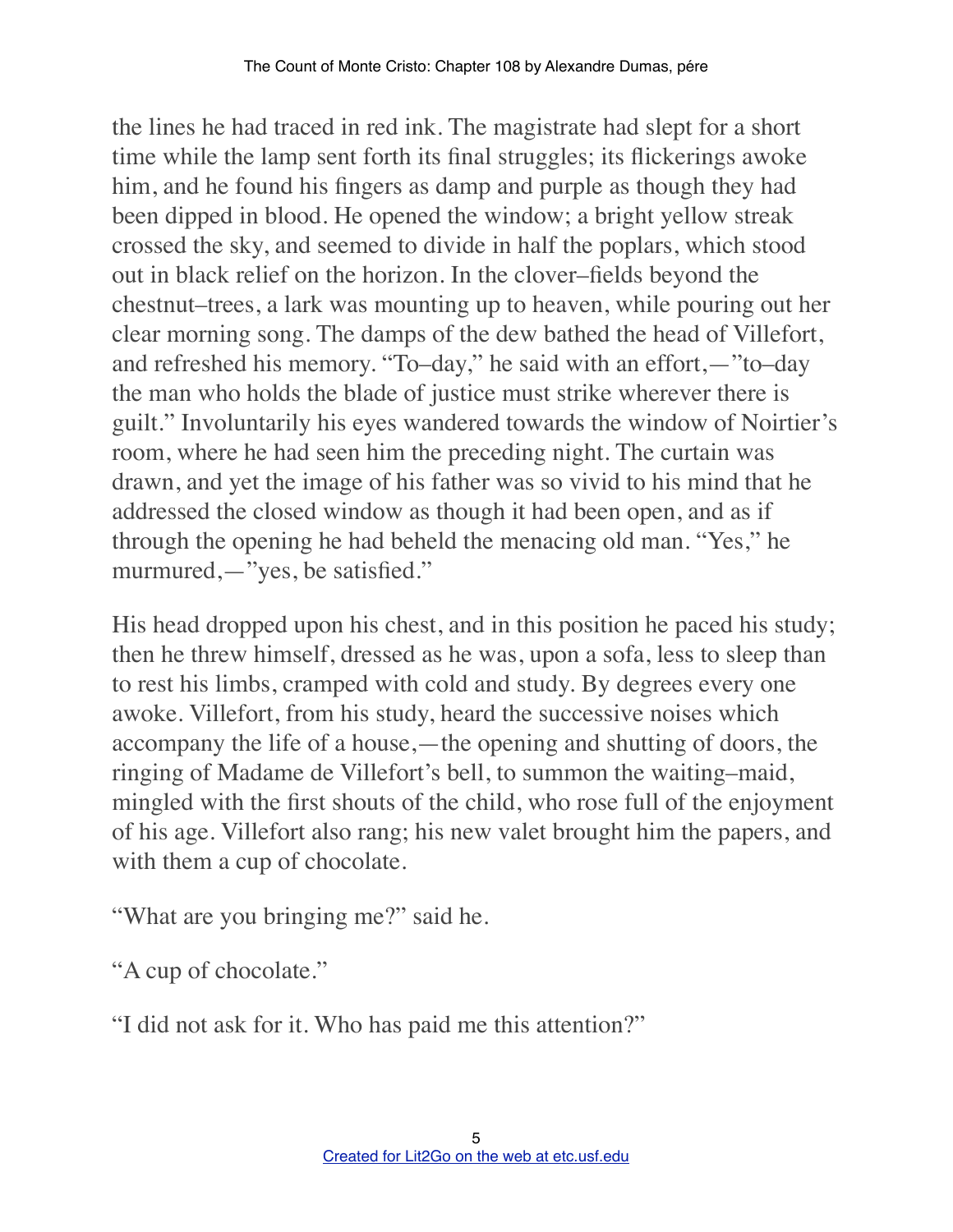"My mistress, sir. She said you would have to speak a great deal in the murder case, and that you should take something to keep up your strength;" and the valet placed the cup on the table nearest to the sofa, which was, like all the rest, covered with papers. The valet then left the room. Villefort looked for an instant with a gloomy expression, then, suddenly, taking it up with a nervous motion, he swallowed its contents at one draught. It might have been thought that he hoped the beverage would be mortal, and that he sought for death to deliver him from a duty which he would rather die than fulfil. He then rose, and paced his room with a smile it would have been terrible to witness. The chocolate was inoffensive, for M. de Villefort felt no effects. The breakfast–hour arrived, but M. de Villefort was not at table. The valet re–entered.

"Madame de Villefort wishes to remind you, sir," he said, "that eleven o'clock has just struck, and that the trial commences at twelve."

"Well," said Villefort, "what then?"

"Madame de Villefort is dressed; she is quite ready, and wishes to know if she is to accompany you, sir?"

"Where to?"

"To the Palais."

"What to do?"

"My mistress wishes much to be present at the trial."

"Ah," said Villefort, with a startling accent; "does she wish that?"—The man drew back and said, "If you wish to go alone, sir, I will go and tell my mistress." Villefort remained silent for a moment, and dented his pale cheeks with his nails. "Tell your mistress," he at length answered, "that I wish to speak to her, and I beg she will wait for me in her own room."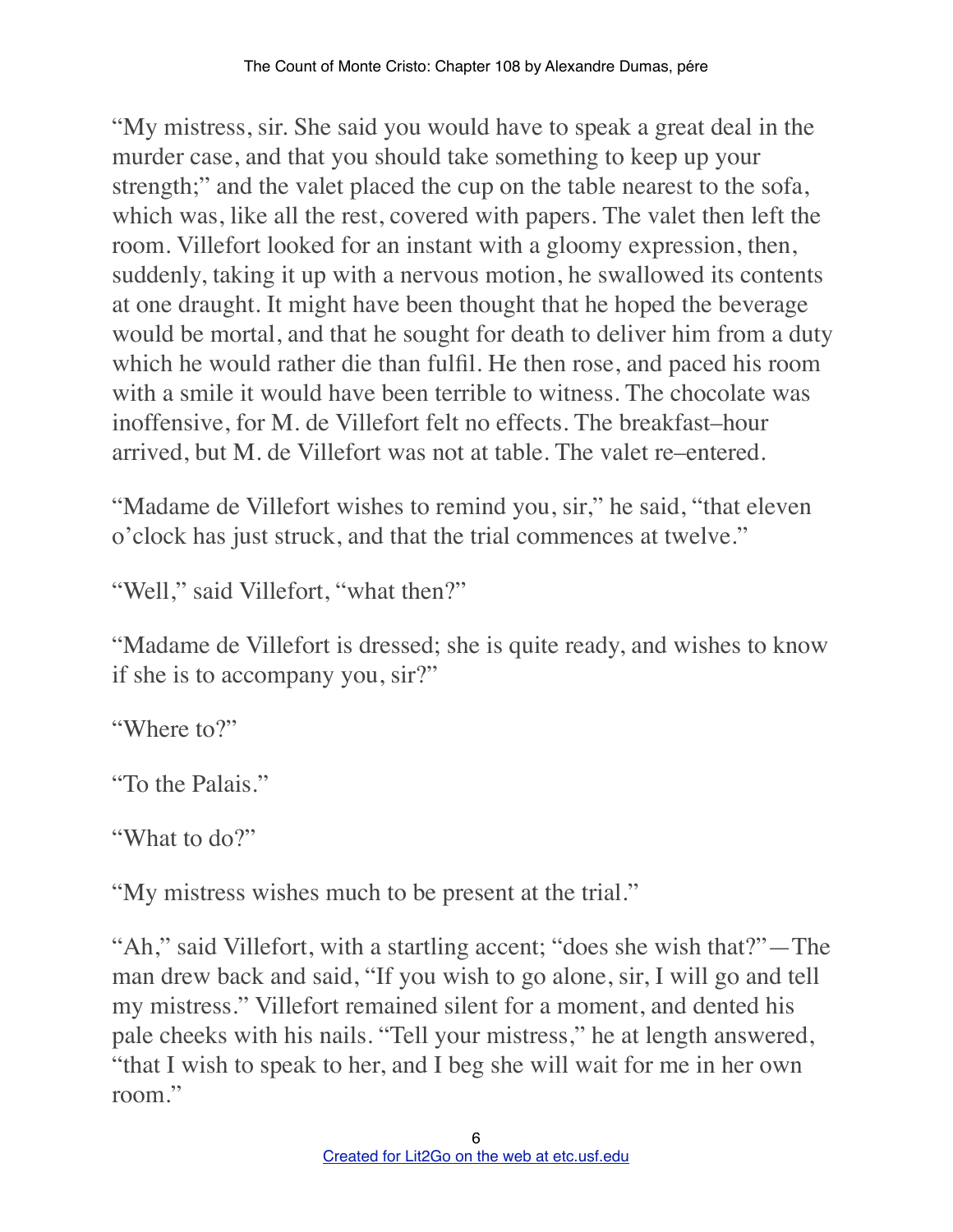"Yes, sir."

"Then come to dress and shave me."

"Directly, sir." The valet re–appeared almost instantly, and, having shaved his master, assisted him to dress entirely in black. When he had finished, he said,—

"My mistress said she should expect you, sir, as soon as you had finished dressing."

"I am going to her." And Villefort, with his papers under his arm and hat in hand, directed his steps toward the apartment of his wife. At the door he paused for a moment to wipe his damp, pale brow. He then entered the room. Madame de Villefort was sitting on an ottoman and impatiently turning over the leaves of some newspapers and pamphlets which young Edward, by way of amusing himself, was tearing to pieces before his mother could finish reading them. She was dressed to go out, her bonnet was placed beside her on a chair, and her gloves were on her hands.

"Ah, here you are, monsieur," she said in her naturally calm voice; "but how pale you are! Have you been working all night? Why did you not come down to breakfast? Well, will you take me, or shall I take Edward?" Madame de Villefort had multiplied her questions in order to gain one answer, but to all her inquiries M. de Villefort remained mute and cold as a statue. "Edward," said Villefort, fixing an imperious glance on the child, "go and play in the drawing–room, my dear; I wish to speak to your mamma." Madame de Villefort shuddered at the sight of that cold countenance, that resolute tone, and the awfully strange preliminaries. Edward raised his head, looked at his mother, and then, finding that she did not confirm the order, began cutting off the heads of his leaden soldiers.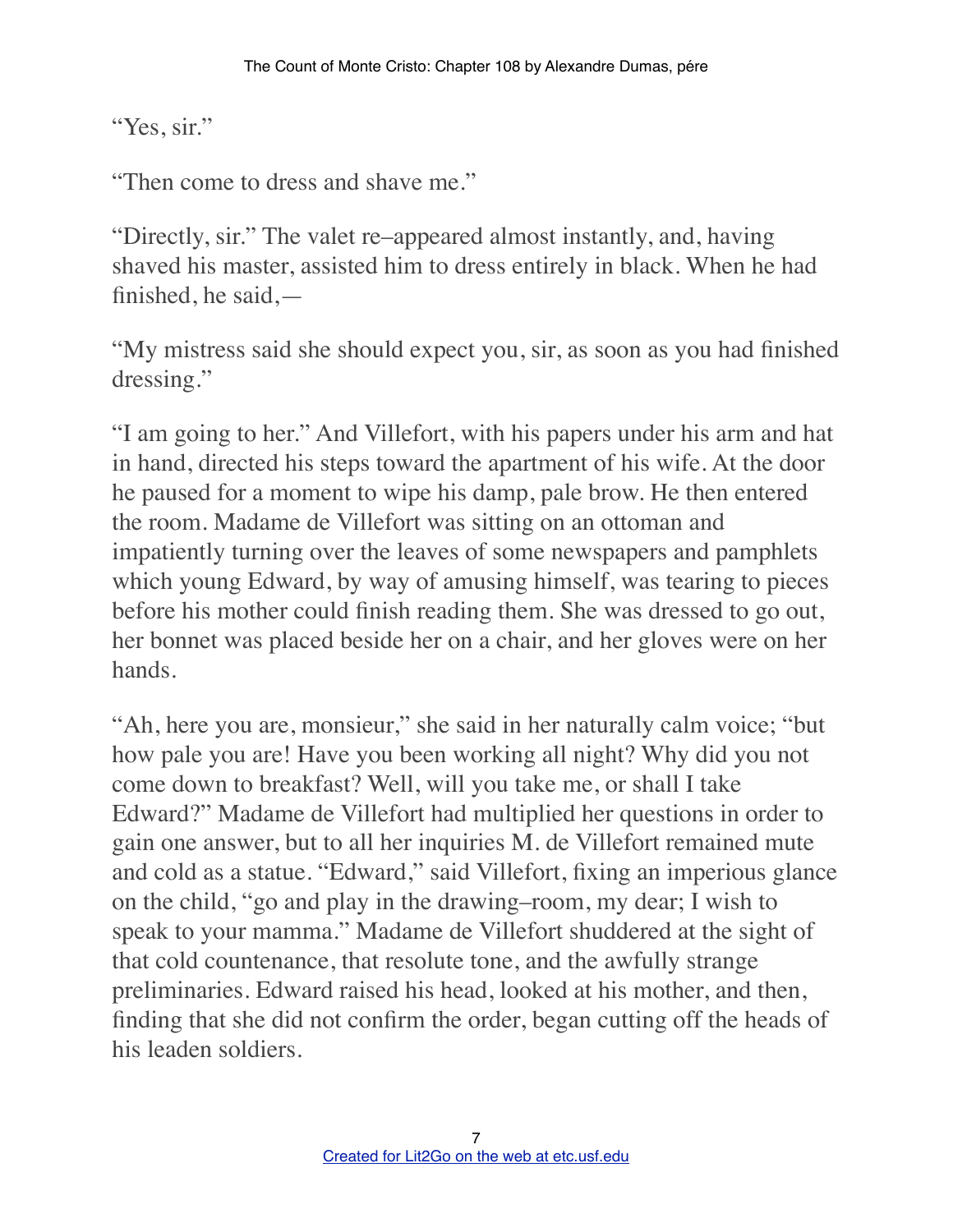"Edward," cried M. de Villefort, so harshly that the child started up from the floor, "do you hear me?—Go!" The child, unaccustomed to such treatment, arose, pale and trembling; it would be difficult to say whether his emotion were caused by fear or passion. His father went up to him, took him in his arms, and kissed his forehead. "Go," he said: "go, my child." Edward ran out. M. de Villefort went to the door, which he closed behind the child, and bolted. "Dear me!" said the young woman, endeavoring to read her husband's inmost thoughts, while a smile passed over her countenance which froze the impassibility of Villefort; "what is the matter?"

"Madame, where do you keep the poison you generally use?" said the magistrate, without any introduction, placing himself between his wife and the door.

Madame de Villefort must have experienced something of the sensation of a bird which, looking up, sees the murderous trap closing over its head. A hoarse, broken tone, which was neither a cry nor a sigh, escaped from her, while she became deadly pale. "Monsieur," she said, "I—I do not understand you." And, in her first paroxysm of terror, she had raised herself from the sofa, in the next, stronger very likely than the other, she fell down again on the cushions. "I asked you," continued Villefort, in a perfectly calm tone, "where you conceal the poison by the aid of which you have killed my father–in–law, M. de Saint–Meran, my mother–in– law, Madame de Saint–Meran, Barrois, and my daughter Valentine."

"Ah, sir," exclaimed Madame de Villefort, clasping her hands, "what do you say?"

"It is not for you to interrogate, but to answer."

"Is it to the judge or to the husband?" stammered Madame de Villefort. "To the judge—to the judge, madame!" It was terrible to behold the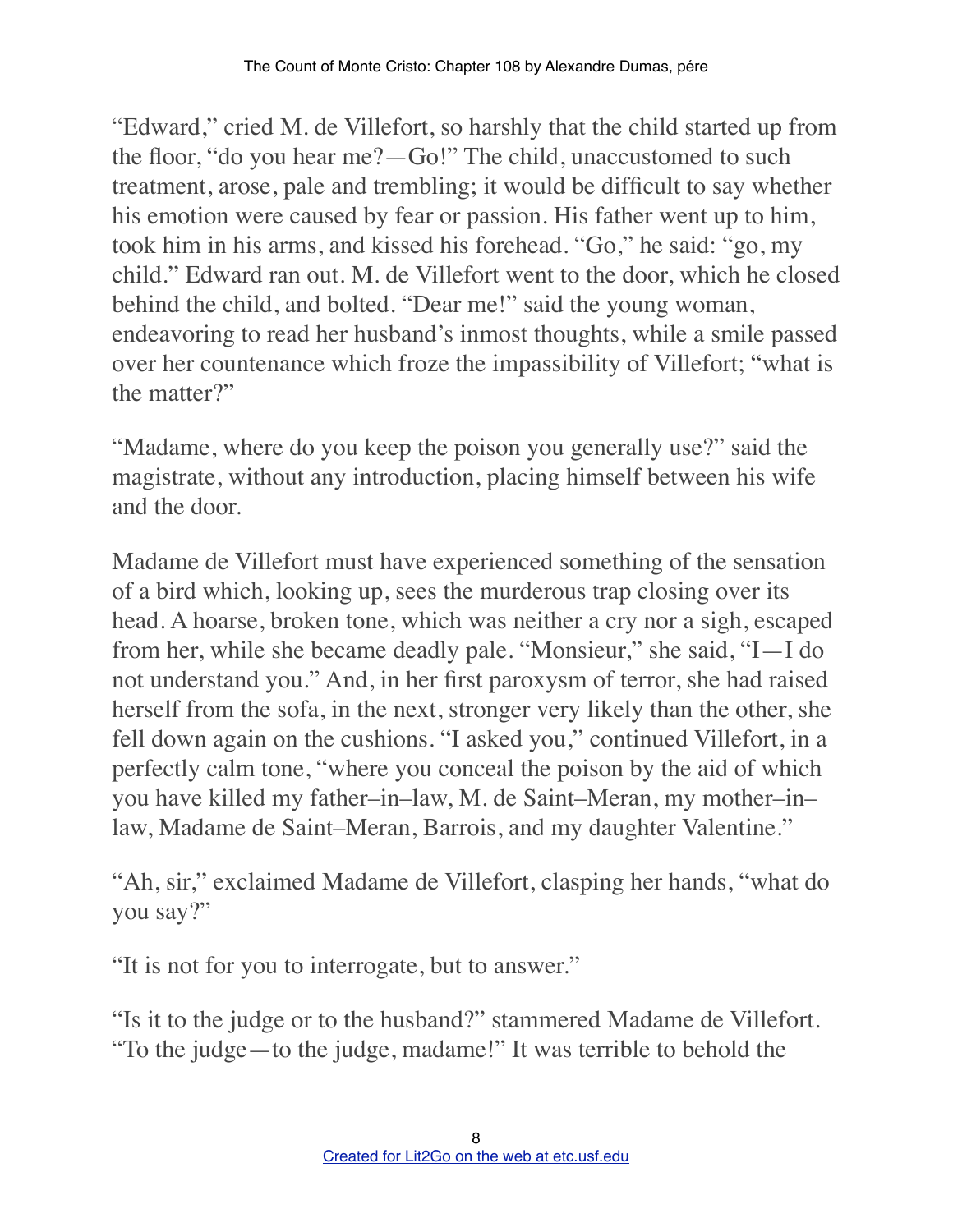frightful pallor of that woman, the anguish of her look, the trembling of her whole frame. "Ah, sir," she muttered, "ah, sir," and this was all.

"You do not answer, madame!" exclaimed the terrible interrogator. Then he added, with a smile yet more terrible than his anger, "It is true, then; you do not deny it!" She moved forward. "And you cannot deny it!" added Villefort, extending his hand toward her, as though to seize her in the name of justice. "You have accomplished these different crimes with impudent address, but which could only deceive those whose affections for you blinded them. Since the death of Madame de Saint–Meran, I have known that a poisoner lived in my house. M. d'Avrigny warned me of it. After the death of Barrois my suspicions were directed towards an angel,—those suspicions which, even when there is no crime, are always alive in my heart; but after the death of Valentine, there has been no doubt in my mind, madame, and not only in mine, but in those of others; thus your crime, known by two persons, suspected by many, will soon become public, and, as I told you just now, you no longer speak to the husband, but to the judge."

The young woman hid her face in her hands. "Oh, sir," she stammered, "I beseech you, do not believe appearances."

"Are you, then, a coward?" cried Villefort, in a contemptuous voice. "But I have always observed that poisoners were cowards. Can you be a coward,—you who have had the courage to witness the death of two old men and a young girl murdered by you?"

"Sir! sir!"

"Can you be a coward?" continued Villefort, with increasing excitement, "you, who could count, one by one, the minutes of four death agonies? You, who have arranged your infernal plans, and removed the beverages with a talent and precision almost miraculous? Have you, then, who have calculated everything with such nicety, have you forgotten to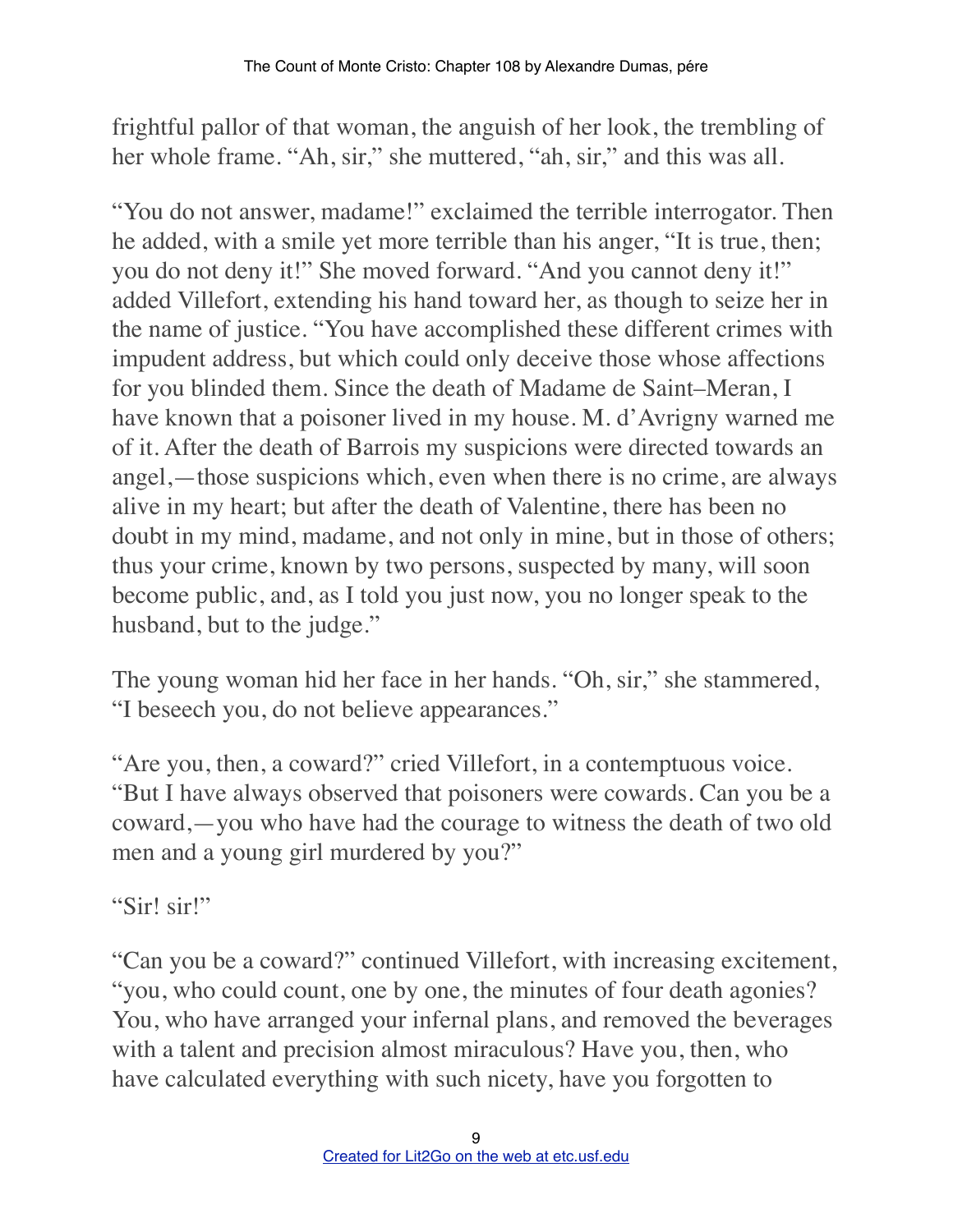calculate one thing—I mean where the revelation of your crimes will lead you to? Oh, it is impossible—you must have saved some surer, more subtle and deadly poison than any other, that you might escape the punishment that you deserve. You have done this—I hope so, at least." Madame de Villefort stretched out her hands, and fell on her knees.

"I understand," he said, "you confess; but a confession made to the judges, a confession made at the last moment, extorted when the crime cannot be denied, diminishes not the punishment inflicted on the guilty!"

"The punishment?" exclaimed Madame de Villefort, "the punishment, monsieur? Twice you have pronounced that word!"

"Certainly. Did you hope to escape it because you were four times guilty? Did you think the punishment would be withheld because you are the wife of him who pronounces it?—No, madame, no; the scaffold awaits the poisoner, whoever she may be, unless, as I just said, the poisoner has taken the precaution of keeping for herself a few drops of her deadliest potion." Madame de Villefort uttered a wild cry, and a hideous and uncontrollable terror spread over her distorted features. "Oh, do not fear the scaffold, madame," said the magistrate; "I will not dishonor you, since that would be dishonor to myself; no, if you have heard me distinctly, you will understand that you are not to die on the scaffold."

"No, I do not understand; what do you mean?" stammered the unhappy woman, completely overwhelmed. "I mean that the wife of the first magistrate in the capital shall not, by her infamy, soil an unblemished name; that she shall not, with one blow, dishonor her husband and her child."

```
"No, no—oh, no!"
```
"Well, madame, it will be a laudable action on your part, and I will thank you for it!"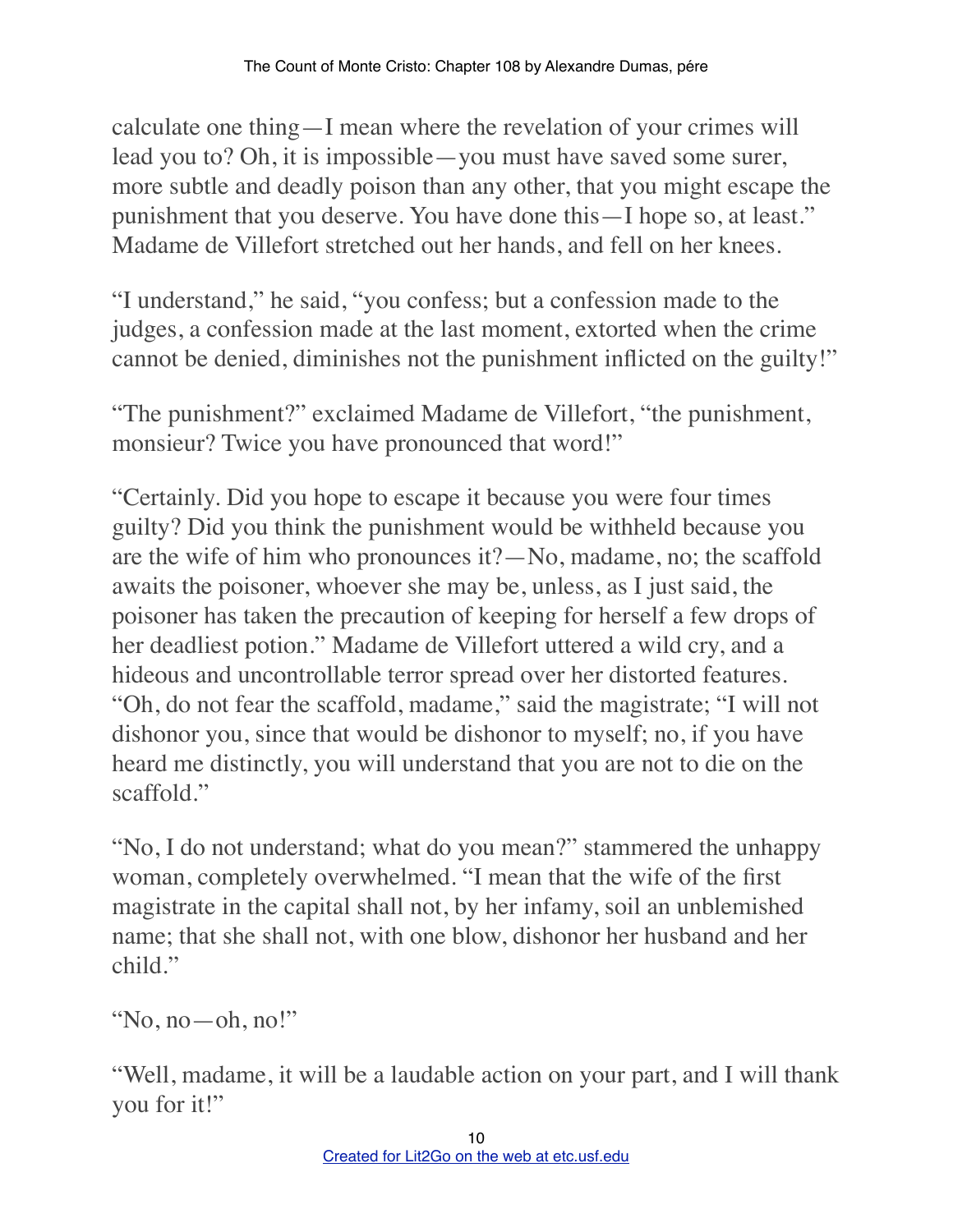"You will thank me—for what?"

"For what you have just said."

"What did I say? Oh, my brain whirls; I no longer understand anything. Oh, my God, my God!" And she rose, with her hair dishevelled, and her lips foaming.

"Have you answered the question I put to you on entering the room? where do you keep the poison you generally use, madame?" Madame de Villefort raised her arms to heaven, and convulsively struck one hand against the other. "No, no," she vociferated, "no, you cannot wish that!"

"What I do not wish, madame, is that you should perish on the scaffold. Do you understand?" asked Villefort.

```
"Oh, mercy, mercy, monsieur!"
```
"What I require is, that justice be done. I am on the earth to punish, madame," he added, with a flaming glance; "any other woman, were it the queen herself, I would send to the executioner; but to you I shall be merciful. To you I will say, 'Have you not, madame, put aside some of the surest, deadliest, most speedy poison?'"

"Oh, pardon me, sir; let me live!"

"She is cowardly," said Villefort.

"Reflect that I am your wife!"

"You are a poisoner."

"In the name of heaven!"

"No!"